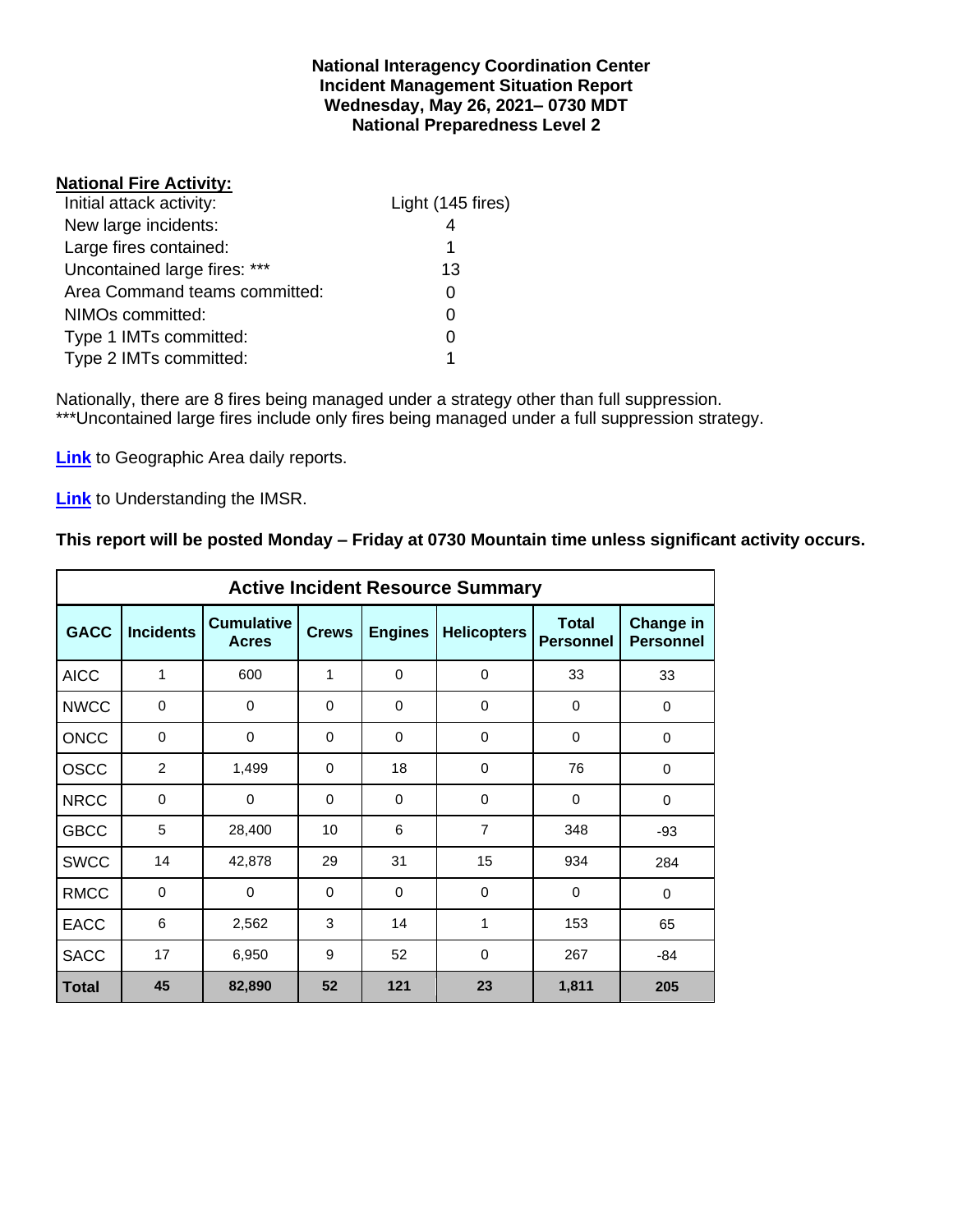| Southwest Area (PL 3)    |  |
|--------------------------|--|
| New fires:               |  |
| New large incidents:     |  |
| Uncontained large fires: |  |

**\* Warren**, Coronado NF, USFS. Nine miles south of Portal, AZ. Grass and brush. Moderate fire behavior with uphill runs and flanking.

**\* Eicks**, Soccorro District, New Mexico DOF. Nine miles northeast of Cloverdale, NM. Grass and brush. Moderate fire behavior with backing, creeping and isolated torching.

**Sycamore Canyon**, Papago Agency, BIA. Fifteen miles southeast of Sells, AZ. Grass and brush. Moderate fire behavior with uphill runs, flanking and backing. Structures threatened.

**Boggy Creek**, Apache-Sitgreaves NF, USFS. Fifteen miles southwest of Alpine, AZ. Timber and grass. Minimal fire behavior with backing, flanking and creeping.

**McDonald Tank**, Fort Apache Agency, BIA. Twenty-five miles southeast of Whiteriver, AZ. Timber, brush and grass. Active fire behavior with running, isolated torching and backing.

**Dog**, Guadalupe Mountains NP, NPS. Thirty-four miles southwest of Whites City, NM. Timber and grass. Moderate fire behavior with flanking and single tree torching. Structures threatened. Area and trail closures in effect.

**Cuervito**, Santa Fe NF, USFS. Ten miles east of Pecos, NM. Timber. Moderate fire behavior with smoldering, backing and isolated torching. Last narrative report unless significant activity occurs.

**Johnson**, Gila NF, USFS. Thirty-four miles northeast of Silver City, NM. Timber and grass. Active fire behavior with flanking, backing and uphill runs. Structures threatened. Last narrative report unless significant activity occurs.

| Incident Name      | Unit                                                                                                     | <b>Size</b> |       | $\frac{9}{6}$ | Ctn/ | Est        | Personnel |       |                | <b>Resources</b> |                | <b>Strc</b> | \$\$       | Origin     |
|--------------------|----------------------------------------------------------------------------------------------------------|-------------|-------|---------------|------|------------|-----------|-------|----------------|------------------|----------------|-------------|------------|------------|
|                    |                                                                                                          | Acres       | Chge  |               | Comp |            | Total     | Chge  | Crw            | Eng              | Heli           | Lost        | <b>CTD</b> | Own        |
| * Warren           | AZ-CNF                                                                                                   | 500         | ---   | $\Omega$      | Ctn  | 6/8        | 129       | ---   | 4              | 6                | $\overline{2}$ | 0           | 300K       | <b>FS</b>  |
| * Eicks            | NM-N3S                                                                                                   | 300         | ---   | 0             | Ctn  | 5/28       | 22        | ---   | $\Omega$       | 3                |                | 0           | 150K       | <b>ST</b>  |
| Sycamore<br>Canyon | AZ-PPA                                                                                                   | 1,043       | 493   | $\Omega$      | Ctn  | 6/1        | 202       | 34    | 6              | 4                | 4              | $\Omega$    | 1.5M       | <b>BIA</b> |
| <b>Boggy Creek</b> | AZ-ASF                                                                                                   | 540         | 390   | 0             | Ctn  | 5/28       | 55        | $-5$  | $\overline{2}$ | 3                |                | $\Omega$    | 100K       | <b>FS</b>  |
| McDonald Tank      | AZ-FTA                                                                                                   | 630         | 180   | 0             | Ctn  | 6/29       | 159       | 140   | 5              | 2                | 3              | 0           | 200K       | BIA        |
| Dog                | TX-GUP                                                                                                   | 1.500       | 68    | 0             | Ctn  | 7/1        | 79        | 2     | 4              | 3                |                | 0           | 300K       | <b>NPS</b> |
|                    | Large Fires Being Managed with a Strategy Other Than Full Suppression Without a Type 1 or 2 IMT Assigned |             |       |               |      |            |           |       |                |                  |                |             |            |            |
| Cuervito           | NM-SNF                                                                                                   | 1,621       | 0     | 95            | Comp | <b>UNK</b> | 59        | 15    | 2              | 4                | 0              | $\Omega$    | 980K       | <b>FS</b>  |
| Johnson            | NM-GNF                                                                                                   | 11,300      | 4,000 | 0             | Comp | 7/15       | 58        | $-20$ | 4              | $\Omega$         |                | $\Omega$    | 250K       | <b>FS</b>  |
| Doagy              | NM-GNF                                                                                                   | 12,785      | 129   | 30            | Comp | 7/6        | 75        | $-23$ |                | 3                |                | 0           | 975K       | <b>FS</b>  |

## **Southern California Area (PL 2)**

| New fires:               |  |
|--------------------------|--|
| New large incidents:     |  |
| Uncontained large fires: |  |

**Palisades**, Los Angeles Fire Department. Six miles northwest of Santa Monica, CA. Brush and chaparral. No new information.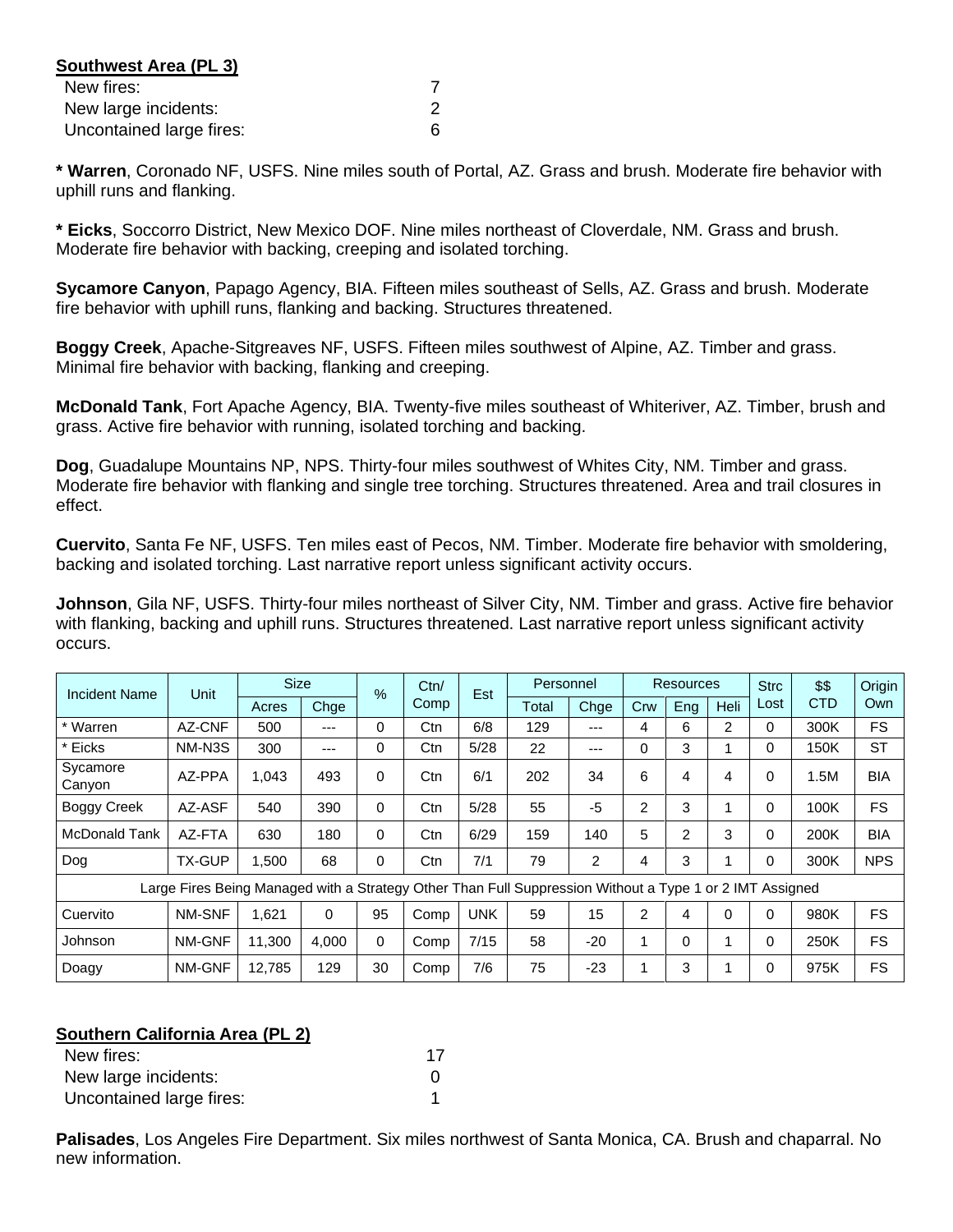| <b>Incident Name</b> | Unit   |       | Size  |    | Ctn/<br>$\%$ |      | Personnel |       | <b>Resources</b> |     |      | <b>Strc</b> | \$\$ | Origin |
|----------------------|--------|-------|-------|----|--------------|------|-----------|-------|------------------|-----|------|-------------|------|--------|
|                      |        | Acres | Chge  |    | Comp         | Est  | Total     | Chge  | Crw              | Ena | Heli | ∟ost        | CTD  | Own    |
| Palisades            | CA-LFD | ,202  | $---$ | 98 | Ctn          | 5/26 | 70        | $---$ |                  | 16  |      |             | 9.5M | CNTY   |

# **Great Basin Area (PL 1)**

| New fires:               |  |
|--------------------------|--|
| New large incidents:     |  |
| Uncontained large fires: |  |

**Cherrywood**, Nevada National Security Site, DOE. Twenty miles northeast of Beatty, NV. Grass, brush and timber. Minimal fire behavior with single tree torching, smoldering and creeping. Structures and communication infrastructure threatened.

**Wilson Creek**, Ely District Office, BLM. Fifteen miles northeast of Pioche, NV. Timber and brush. Moderate fire behavior with creeping, isolated torching and smoldering. Structures and communication infrastructure threatened.

**Four Mile**, Payette NF, USFS. Ten miles southwest of Yellow Pine, ID. Timber and brush. Minimal fire behavior.

| <b>Incident Name</b> | Unit          |        | <b>Size</b> | $\frac{9}{6}$ | Ctn/ | Est  |       | Personnel |     | Resources |      |      | \$\$ | Origin     |
|----------------------|---------------|--------|-------------|---------------|------|------|-------|-----------|-----|-----------|------|------|------|------------|
|                      |               | Acres  | Chge        |               | Comp |      | Total | Chge      | Crw | Eng       | Heli | Lost | CTD  | Own        |
| Cherrywood           | NV-NTE        | 26.431 | 0           | 50            | Ctn  | 5/27 | 146   | -93       | 5.  |           |      |      | 2.3M | <b>DOE</b> |
| <b>Wilson Creek</b>  | NV-ELD        | 406    | 5           | 40            | Ctn  | 5/29 | 125   | 0         | ົ   | ົ         | ົ    |      | 275K | <b>BLM</b> |
| Four Mile            | <b>ID-PAF</b> | 803    |             | 94            | Ctn  | 6/6  | 5     |           |     |           |      |      | 17K  | FS         |

# **Eastern Area (PL 3)**

| New fires:               |  |
|--------------------------|--|
| New large incidents:     |  |
| Uncontained large fires: |  |

**\* Colfax**, Michigan Department of Natural Resources. Seven miles northwest of Manton, MI. Timber and hardwood litter. Active fire behavior with wind-driven runs, crowning and spotting. Structures threatened. Precipitation occurred over the fire area yesterday.

**East Mountain**, Massachusetts Bureau of Forest Fire Control. Two miles northeast of Williamstown, MA. Hardwood litter. No new information.

| <b>Incident Name</b> | Unit   |       | <b>Size</b> | $\%$ | Ctn/ | Est  | Personnel |       | <b>Resources</b> |     |      | <b>Strc</b> | \$\$ | Origin    |
|----------------------|--------|-------|-------------|------|------|------|-----------|-------|------------------|-----|------|-------------|------|-----------|
|                      |        | Acres | Chge        |      | Comp |      | Total     | Chge  | Crw              | Eng | Heli | ∟ost        | CTD  | Own       |
| * Colfax             | MI-MIS | 425   | ---         | 60   | Ctn  | 5/26 | 38        | $---$ |                  |     |      |             | 15K  | <b>ST</b> |
| <b>East Mountain</b> | MA-MAS | 947   | $---$       | 95   | Ctr  | UNK  | _         | $---$ |                  |     |      |             | 50K  | <b>ST</b> |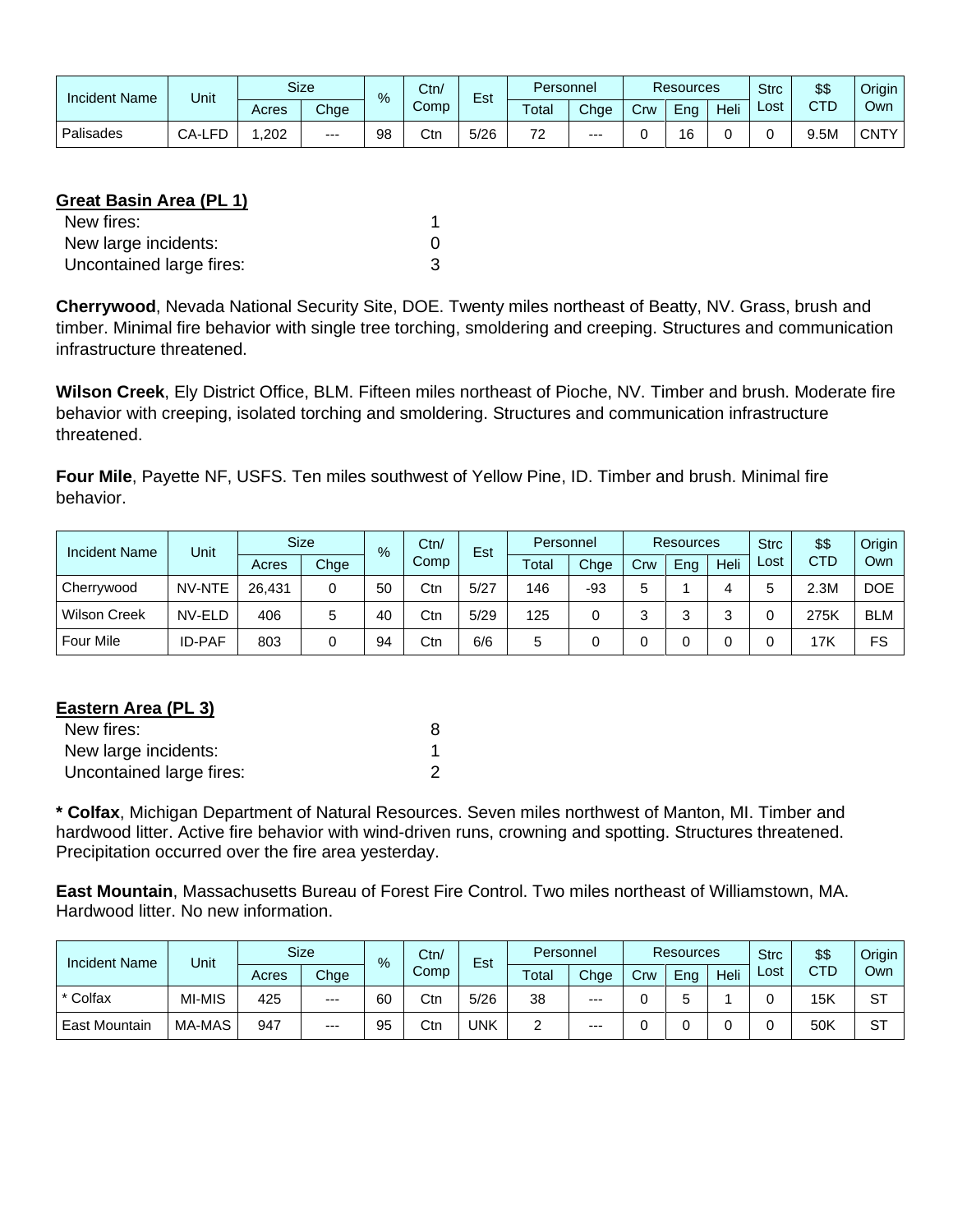| Southern Area (PL 1)     |    |
|--------------------------|----|
| New fires:               | 82 |
| New large incidents:     |    |
| Uncontained large fires: |    |
| Type 2 IMTs committed:   |    |

IMT 2 (NC Red Team) has been assigned to support initial attack efforts in North Carolina.

| Incident Name                                                                                            | Unit          | <b>Size</b> | $\%$     | Ctn/ | Est  |      | Personnel |       | Resources |                |          | \$\$ | Origin     |           |
|----------------------------------------------------------------------------------------------------------|---------------|-------------|----------|------|------|------|-----------|-------|-----------|----------------|----------|------|------------|-----------|
|                                                                                                          |               | Acres       | Chge     |      | Comp |      | Total     | Chge  | Crw       | Eng            | Heli     | Lost | <b>CTD</b> | Own       |
| Large Fires Being Managed with a Strategy Other Than Full Suppression Without a Type 1 or 2 IMT Assigned |               |             |          |      |      |      |           |       |           |                |          |      |            |           |
| Avenir                                                                                                   | <b>FL-FLS</b> | 585         | 121      | 75   | Comp | 5/30 | 38        | $-19$ | 0         | 12             | 0        |      | 14K        | <b>ST</b> |
| Queens 2                                                                                                 | <b>FL-FLS</b> | 160         | $-40$    | 60   | Comp | 5/29 | 17        | 10    | $\Omega$  | $\overline{2}$ | $\Omega$ | 60   | 21K        | <b>ST</b> |
| Pool Rd                                                                                                  | <b>FL-FLS</b> | 400         | 0        | 90   | Comp | 5/27 | 3         | -8    | $\Omega$  |                | $\Omega$ |      | 5K         | <b>ST</b> |
| 14 <sup>th</sup> Avenue                                                                                  | <b>FL-FLS</b> | 900         | $\Omega$ | 80   | Comp | 5/30 | 8         | -5    | 0         | $\overline{2}$ | $\Omega$ |      | 100K       | <b>ST</b> |
| Calvin Lee RD                                                                                            | <b>FL-FLS</b> | 553         | $-22$    | 95   | Comp | 5/26 | 7         | $-14$ | 0         | 3              | $\Omega$ |      | 122K       | <b>ST</b> |
| Tree Frog                                                                                                | <b>FL-FLS</b> | 1,150       | 0        | 100  | Comp | 5/25 | 10        | $-14$ | 0         | 3              | 0        |      | 65K        | <b>ST</b> |

FLS – Florida Forest Service

# **Alaska Area (PL 1)**

| New fires:               |  |
|--------------------------|--|
| New large incidents:     |  |
| Uncontained large fires: |  |

**\* Pilot Point**, Southwest Area, Alaska DOF. Three miles northeast of Pilot Point, AK. Grass and brush. Moderate fire behavior with creeping.

| <b>Incident Name</b> | Unit   |       | <b>Size</b> | $\%$ | Ctn/<br>- |       | Est  |       | Personnel<br><b>Resources</b> |      |      | <b>Strc</b> | \$\$ | <b>Origin</b> |
|----------------------|--------|-------|-------------|------|-----------|-------|------|-------|-------------------------------|------|------|-------------|------|---------------|
|                      |        | Acres | Chge        |      | Comp      | Total | Chge | Crw   | Eng                           | Heli | ∟ost | CTD<br>◡    | Own  |               |
| <b>Pilot Point</b>   | AK-SWS | 600   | $---$       |      | Ctn       | 5/30  | 33   | $---$ |                               |      |      |             | 29K  | oт<br>ت       |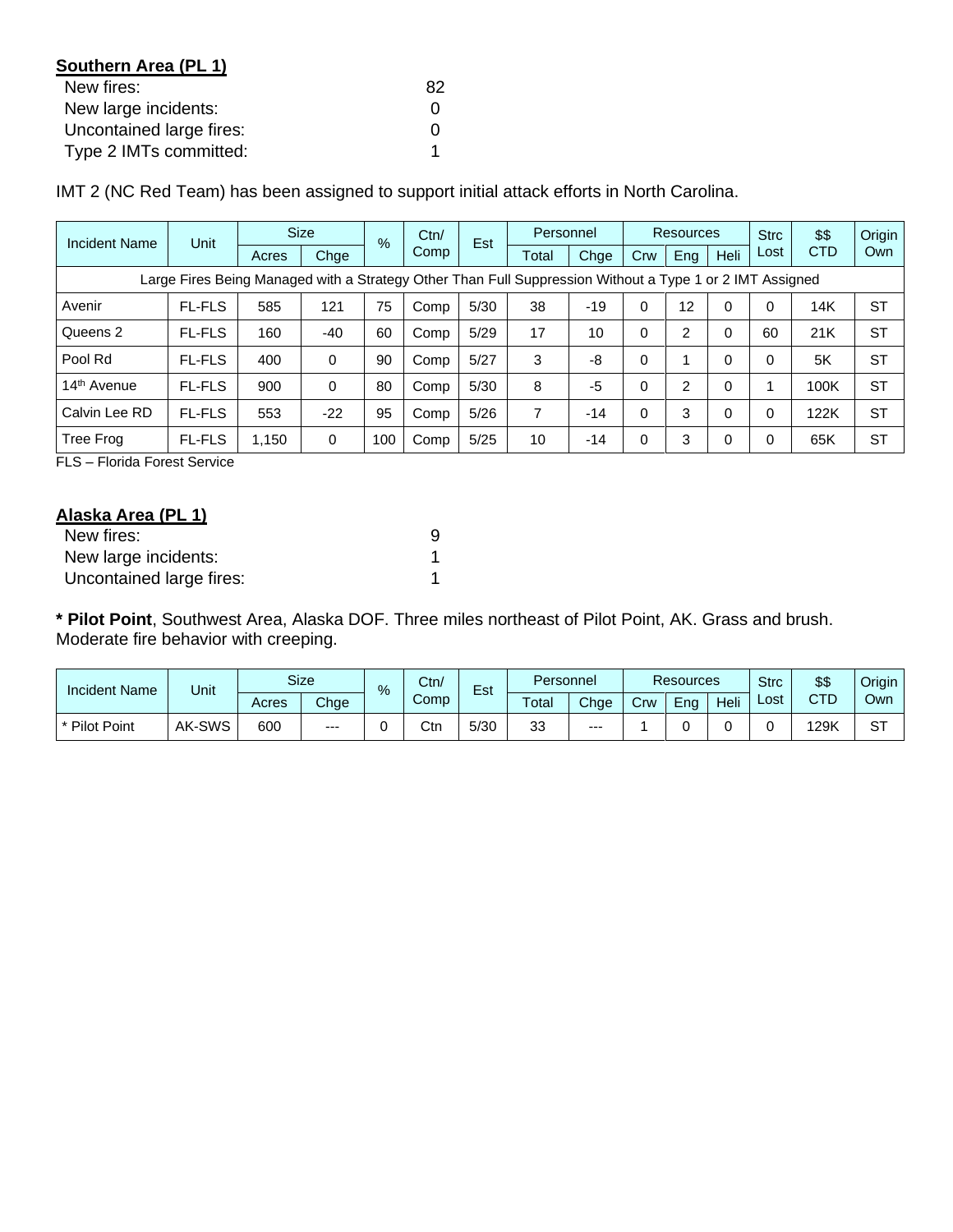| Area                     |              | <b>BIA</b>     | <b>BLM</b>              | <b>FWS</b>       | <b>NPS</b>     | ST/OT          | <b>USFS</b>    | <b>TOTAL</b>    |
|--------------------------|--------------|----------------|-------------------------|------------------|----------------|----------------|----------------|-----------------|
|                          | <b>FIRES</b> | $\mathbf 0$    | $\overline{2}$          | $\mathbf 0$      | $\Omega$       | $\overline{7}$ | $\mathbf 0$    | 9               |
| Alaska Area              | <b>ACRES</b> | $\pmb{0}$      | $\mathbf 0$             | $\mathbf 0$      | $\mathbf{0}$   | 502            | $\pmb{0}$      | 503             |
| Northwest Area           | <b>FIRES</b> | $\mathbf 0$    | $\mathbf 0$             | $\mathbf 0$      | $\mathbf 0$    | 3              | $\mathbf 0$    | 3               |
|                          | <b>ACRES</b> | $\mathbf 0$    | $\mathbf 0$             | $\mathbf 0$      | $\mathbf 0$    | 17             | $\pmb{0}$      | 17              |
| Northern California Area | <b>FIRES</b> | $\mathbf 0$    | $\Omega$                | $\mathbf 0$      | $\Omega$       | 12             | $\mathbf{1}$   | 13              |
|                          | <b>ACRES</b> | $\pmb{0}$      | $\pmb{0}$               | $\mathbf 0$      | $\mathbf 0$    | $\overline{0}$ | $\mathbf{1}$   | 1               |
| Southern California Area | <b>FIRES</b> | $\pmb{0}$      | $\mathbf 0$             | $\mathbf 0$      | $\mathbf 0$    | 17             | $\mathbf 0$    | 17              |
|                          | <b>ACRES</b> | $\pmb{0}$      | $\pmb{0}$               | $\pmb{0}$        | $\pmb{0}$      | 116            | $\pmb{0}$      | 116             |
| Northern Rockies Area    | <b>FIRES</b> | $\pmb{0}$      | $\mathbf 0$             | $\mathbf 0$      | $\mathbf{0}$   | $\mathbf 0$    | $\mathbf 0$    | $\mathbf 0$     |
|                          | <b>ACRES</b> | $\mathbf 0$    | $\mathbf{0}$            | $\mathbf 0$      | $\mathbf{0}$   | $\mathbf{0}$   | $\mathbf{0}$   | $\mathbf{0}$    |
|                          | <b>FIRES</b> | $\mathbf 0$    | $\mathbf 0$             | $\mathbf 0$      | $\mathbf 0$    | $\mathbf{1}$   | $\mathbf 0$    | $\mathbf{1}$    |
| Great Basin Area         | <b>ACRES</b> | $\pmb{0}$      | 6                       | $\mathbf 0$      | $\overline{0}$ | $\mathbf 0$    | $\mathbf 0$    | $6\phantom{1}$  |
| Southwest Area           | <b>FIRES</b> | $\mathbf 0$    | $\mathbf 0$             | $\mathbf 0$      | $\mathbf 0$    | $\overline{2}$ | 5              | $\overline{7}$  |
|                          | <b>ACRES</b> | 150            | $\mathbf 0$             | $\mathbf 0$      | 95             | $\mathbf{0}$   | 1,644          | 1,889           |
| Rocky Mountain Area      | <b>FIRES</b> | $\overline{c}$ | 0                       | $\pmb{0}$        | $\mathbf 0$    | $\mathbf{1}$   | $\overline{2}$ | $5\phantom{.0}$ |
|                          | <b>ACRES</b> | $\pmb{0}$      | $\pmb{0}$               | $\pmb{0}$        | $\pmb{0}$      | $\mathbf 0$    | $\pmb{0}$      | $\pmb{0}$       |
| Eastern Area             | <b>FIRES</b> | $\overline{2}$ | $\mathbf 0$             | $\mathbf 0$      | $\mathbf 0$    | 3              | 3              | 8               |
|                          | <b>ACRES</b> | 782            | $\mathbf 0$             | $\mathbf 0$      | $\mathbf{0}$   | 2              | 808            | 1,592           |
| Southern Area            | <b>FIRES</b> | $\mathbf 0$    | $\Omega$                | $\mathbf 0$      | $\Omega$       | 82             | $\Omega$       | 82              |
|                          | <b>ACRES</b> | $\pmb{0}$      | $\pmb{0}$               | $\boldsymbol{0}$ | $\mathbf 0$    | 203            | $\pmb{0}$      | 203             |
| <b>TOTAL FIRES:</b>      |              | 4              | $\overline{\mathbf{2}}$ | $\pmb{0}$        | $\mathbf 0$    | 128            | 11             | 145             |
| <b>TOTAL ACRES:</b>      |              | 932            | 6                       | 0                | 95             | 842            | 2,453          | 4,328           |

# **Fires and Acres Yesterday (by Protection):**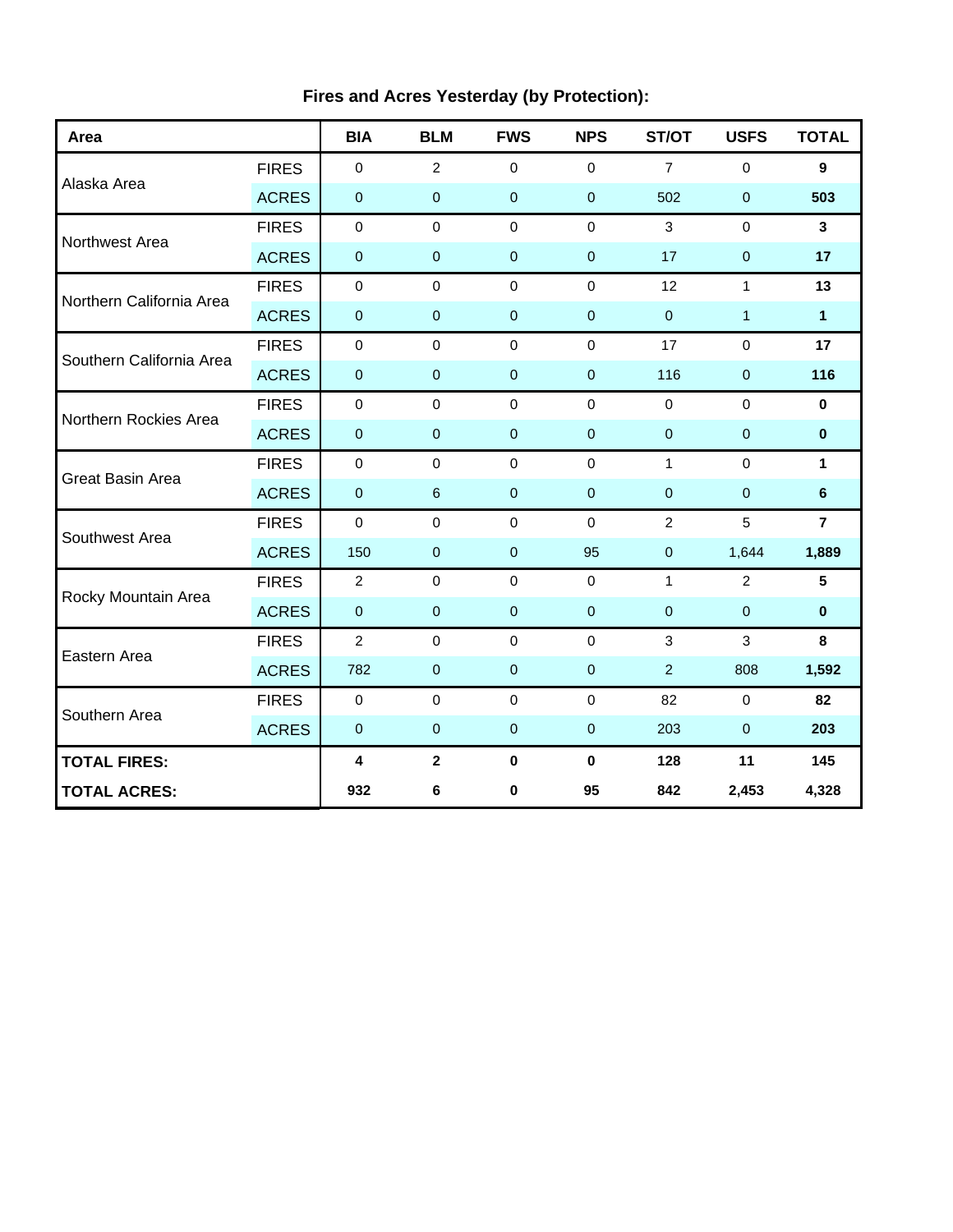| Area                     |              | <b>BIA</b>     | <b>BLM</b>     | <b>FWS</b>     | <b>NPS</b>     | ST/OT   | <b>USFS</b> | <b>TOTAL</b> |
|--------------------------|--------------|----------------|----------------|----------------|----------------|---------|-------------|--------------|
|                          | <b>FIRES</b> | $\mathbf 0$    | 11             | 0              | $\mathbf 0$    | 85      | 6           | 102          |
| Alaska Area              | <b>ACRES</b> | $\pmb{0}$      | $\mathbf{1}$   | 0              | $\pmb{0}$      | 555     | 3           | 560          |
| Northwest Area           | <b>FIRES</b> | 45             | 50             | 11             | $\mathbf 0$    | 491     | 46          | 643          |
|                          | <b>ACRES</b> | 201            | 178            | 14             | $\pmb{0}$      | 3,324   | 1,485       | 5,204        |
| Northern California Area | <b>FIRES</b> | $\overline{c}$ | $\overline{7}$ | $\pmb{0}$      | 4              | 1,050   | 134         | 1,197        |
|                          | <b>ACRES</b> | $\overline{2}$ | $\pmb{0}$      | 0              | $\pmb{0}$      | 2,984   | 248         | 3,235        |
| Southern California Area | <b>FIRES</b> | $\overline{7}$ | 47             | $\mathbf{1}$   | $\overline{4}$ | 1,367   | 151         | 1,577        |
|                          | <b>ACRES</b> | 26             | 2,967          | $\mathbf{1}$   | $\overline{7}$ | 9,040   | 1,432       | 13,473       |
| Northern Rockies Area    | <b>FIRES</b> | 606            | 8              | $\overline{2}$ | $\mathbf{1}$   | 397     | 106         | 1,120        |
|                          | <b>ACRES</b> | 31,970         | 79             | 35             | 20             | 16,979  | 19,468      | 68,551       |
| Great Basin Area         | <b>FIRES</b> | 13             | 139            | $\mathbf{1}$   | 5              | 232     | 40          | 430          |
|                          | <b>ACRES</b> | 2,301          | 8,669          | $\mathbf 0$    | $\overline{4}$ | 32,384  | 1,026       | 44,385       |
| Southwest Area           | <b>FIRES</b> | 281            | 67             | 5              | 8              | 208     | 271         | 840          |
|                          | <b>ACRES</b> | 12,609         | 7,960          | $\pmb{0}$      | 2,778          | 9,176   | 35,134      | 67,658       |
| Rocky Mountain Area      | <b>FIRES</b> | 63             | 27             | $\overline{4}$ | $\overline{4}$ | 146     | 45          | 289          |
|                          | <b>ACRES</b> | 2,141          | 38             | 1,256          | 307            | 70,553  | 2,840       | 77,136       |
| Eastern Area             | <b>FIRES</b> | 357            | $\mathbf 0$    | 20             | 10             | 5,471   | 305         | 6,163        |
|                          | <b>ACRES</b> | 13,106         | 0              | 13,273         | 536            | 24,914  | 15,503      | 67,332       |
|                          | <b>FIRES</b> | 370            | $\pmb{0}$      | 46             | 26             | 10,411  | 338         | 11,191       |
| Southern Area            | <b>ACRES</b> | 28,682         | $\pmb{0}$      | 10,338         | 6,298          | 210,192 | 25,666      | 281,177      |
| <b>TOTAL FIRES:</b>      |              | 1,744          | 356            | 90             | 62             | 19,858  | 1,442       | 23,552       |
| <b>TOTAL ACRES:</b>      |              | 91,039         | 19,894         | 24,918         | 9,950          | 380,103 | 102,809     | 628,715      |

| Ten Year Average Fires (2011 – 2020 as of today) | 20.831    |
|--------------------------------------------------|-----------|
| Ten Year Average Acres (2011 – 2020 as of today) | 1,099,937 |

**\*\*\*Changes in some agency YTD acres reflect more accurate mapping or reporting adjustments.** \*\*\*Additional wildfire information is available through the Geographic Areas at **<https://gacc.nifc.gov/>**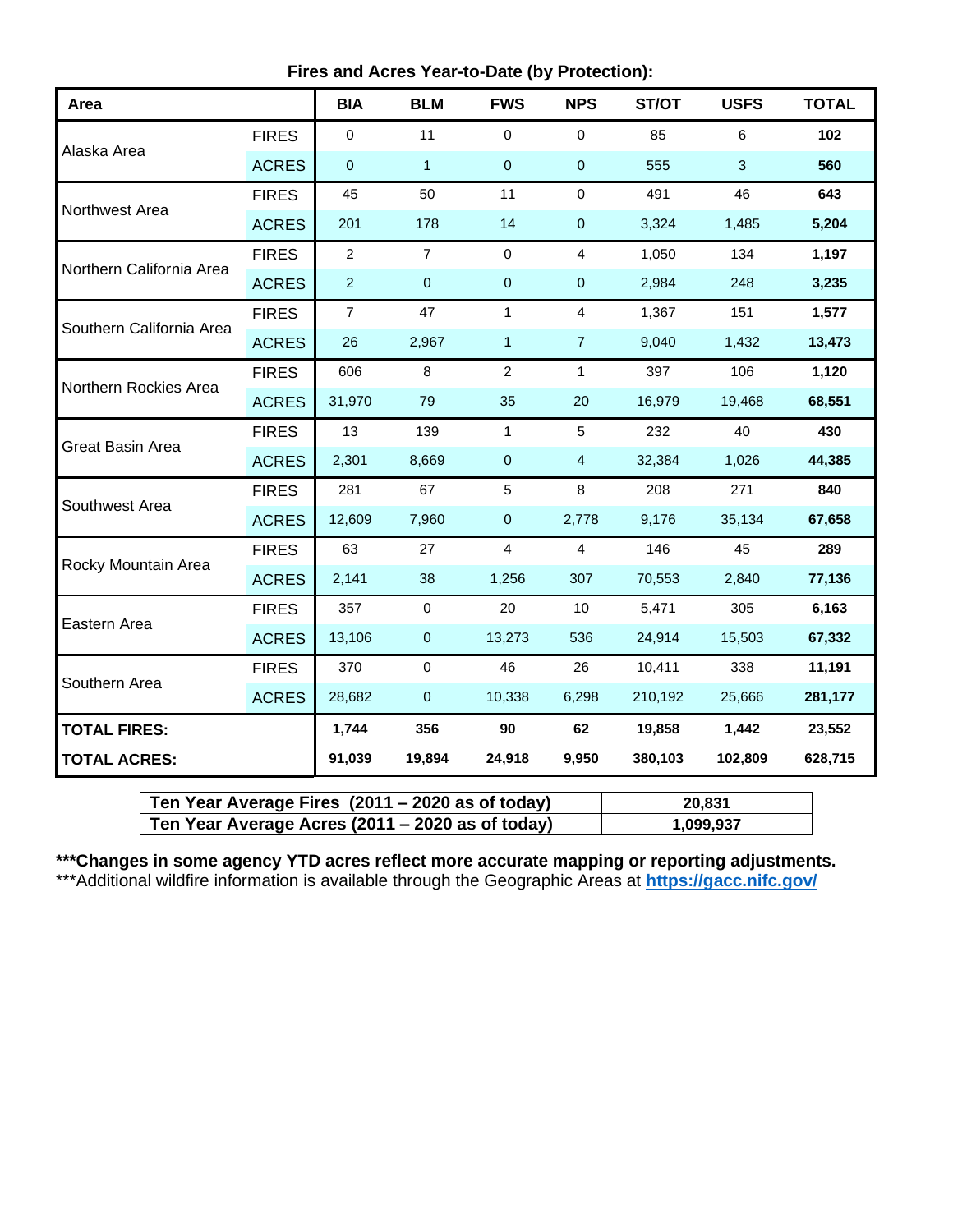## **Canadian Fires and Hectares**

| <b>PROVINCES</b>        | <b>FIRES</b><br><b>YESTERDAY</b> | <b>HECTARES</b><br>YESTERDAY | <b>FIRES</b><br>YEAR-TO-DATE | <b>HECTARES</b><br>YEAR-TO-<br><b>DATE</b> |
|-------------------------|----------------------------------|------------------------------|------------------------------|--------------------------------------------|
| <b>BRITISH COLUMBIA</b> | $\Omega$                         | 0                            | 0                            | $\Omega$                                   |
| <b>YUKON TERRITORY</b>  | 0                                | 0                            | 3                            | 0                                          |
| <b>ALBERTA</b>          | 13                               |                              | 401                          | 13,130                                     |
| NORTHWEST TERRITORY     | 0                                | 0                            | 0                            | 0                                          |
| <b>SASKATCHEWAN</b>     | 0                                | $\Omega$                     | 124                          | 8,937                                      |
| <b>MANITOBA</b>         |                                  | 100                          | 78                           | 271,238                                    |
| <b>ONTARIO</b>          | 5                                | 6                            | 123                          | 18,678                                     |
| <b>QUEBEC</b>           | 6                                | $\overline{2}$               | 228                          | 149                                        |
| <b>NEWFOUNDLAND</b>     | 0                                | 0                            | 21                           | 182                                        |
| <b>NEW BRUNSWICK</b>    |                                  | $\Omega$                     | 100                          | 179                                        |
| <b>NOVA SCOTIA</b>      | $\Omega$                         | $\Omega$                     | 68                           | 162                                        |
| PRINCE EDWARD ISLAND    | 0                                | 0                            | 1                            | 0                                          |
| <b>NATIONAL PARKS</b>   | 0                                | 0                            | 5                            | 30                                         |
| <b>TOTALS</b>           | 26                               | 110                          | 1,152                        | 312,686                                    |

\*1 Hectare = 2.47 Acres

**Predictive Services Discussion:** Low pressure will move across the Northern Great Basin and Northern Rockies with gusty winds, rain showers, scattered thunderstorms, and high elevation snowfall. Numerous thunderstorms and likely severe weather will develop ahead of this low in the Northern Plains in the evening and overnight. Prefrontal gusty Southwest to West winds will combine with warm and dry conditions across Wyoming, Utah, and Colorado, with breezy Southwest winds and dry conditions across Arizona and New Mexico. Holdovers are possible in these areas that have seen recent lightning. A cold front stretching from the Great Lakes to the Central Plains and Texas will again be the focus of numerous thunderstorms with possible severe weather and heavy rain from the Northeast states to Texas. Hot and very dry conditions continue over the Southeast States. Warm and dry conditions in most of Alaska with isolated thunderstorms in the far east and gusty winds in Copper River Basin.

<http://www.predictiveservices.nifc.gov/outlooks/outlooks.htm>